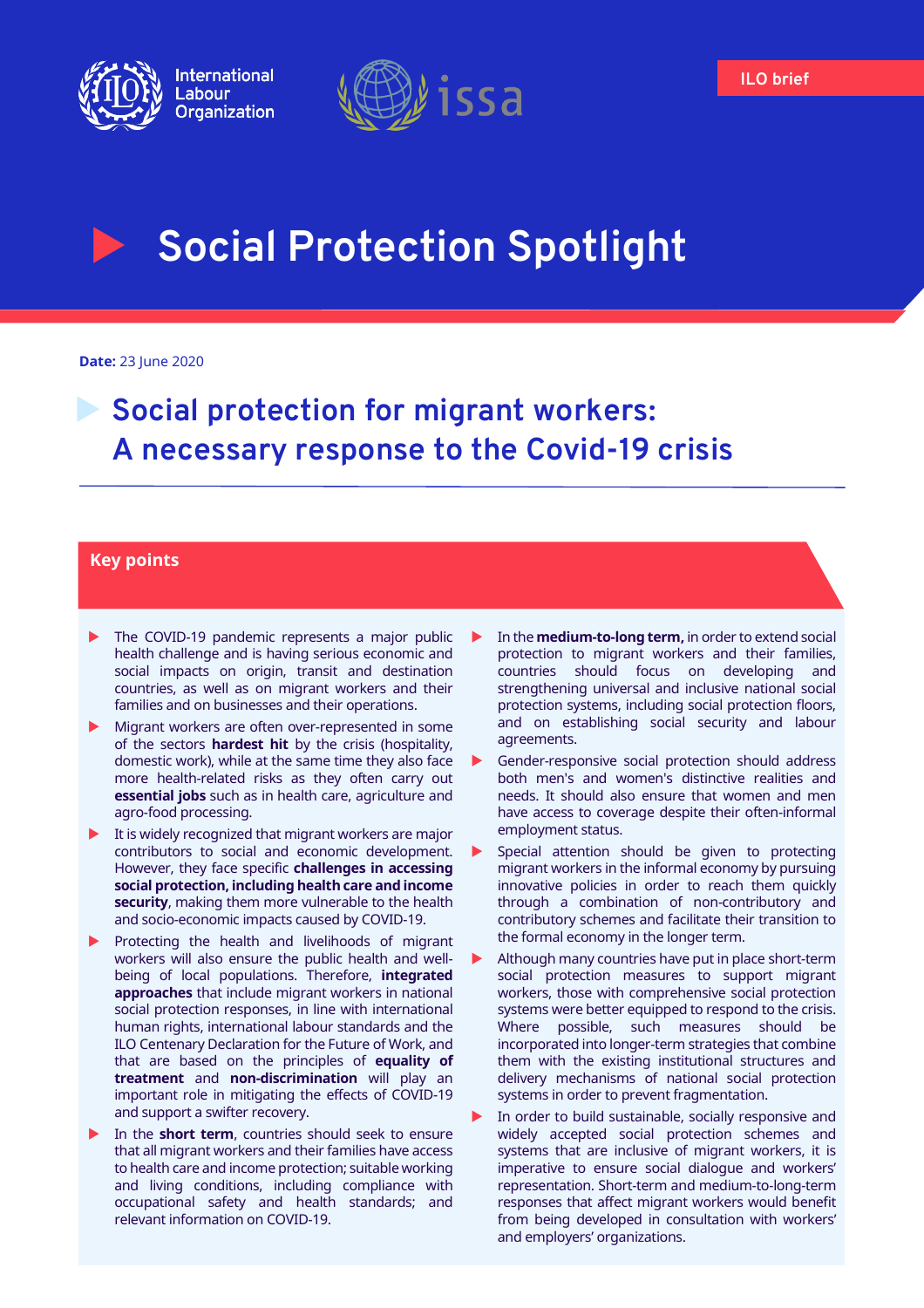"*We should not treat migrant workers any different from any other worker. They are as much entitled to have their livelihoods protected and they are entitled to have their health protected.*"

# **Guy Ryder, ILO Director-General**

#### employment, seasonal agricultural labour, etc.); or the lack of social security agreements in a country (Van Panhuys et al. 2017). Although the crisis has an impact on all migrant workers, particular attention should be given to the situation of women migrant workers, who are over-represented in the informal economy and among undocumented workers and carry a more significant burden of unpaid work in many countries (ILO 2020b). Women migrant workers who are employed as front-line health and care workers face a significant exposure to the risk of contagion by COVID-19, while also having to carry the majority of the load of increased family responsibilities. Furthermore, as a result of the lockdown in many countries, migrant workers now have fewer options to access support services when they experience violence or harassment in their accommodations, at work, in quarantine facilities or during their retrenchment and return home, which has had a particular impact on women. Globally, many support services for migrant workers have been forced to downscale or close or are available only online or by phone.

#### *Limited access to health care*

An important aspect of social protection, particularly during a pandemic, is access to health care, including prevention and testing. High health-related risks may be faced by migrant workers, in particular front-line workers such as those in the health and care sectors, many of them women,<sup>3</sup> making them more vulnerable to respiratory diseases like COVID-19 (ILO 2020i; WHO 2020).

Barriers to accessing health care in countries of destination differ and are often linked to migration status. Migrants in irregular situations may not seek health care, even if they are entitled to, because of their fear of deportation. In addition, migrant workers face challenges to effectively accessing health care as it may not be affordable.

#### **Introduction**

The COVID-19 pandemic represents a major public health challenge and is having serious economic and social impacts on origin and destination countries, as well as on migrant workers and their families. Migrant workers <sup>1</sup> represent 4.7 per cent of the global labour force or 164 million workers (ILO 2018a), almost half of them women. The COVID-19 crisis is having an unprecedented impact on workers, businesses and the global economy. ILO estimates indicate that full and partial lockdown measures are affecting almost 2.2 billion workers or 68 per cent of the global workforce (ILO 2020a). It is widely recognized that migrant workers are major contributors to social and economic development. However, they face significant challenges in accessing social protection, 2 including with respect to health care and income security in countries of origin, transit and destination, a situation that poses a risk to the entire public health system. Therefore, integrated approaches that include migrant workers in national social protection responses, in line with the equality-of-treatment and non-discrimination principles enshrined in international human rights, international labour standards and the ILO Centenary Declaration for the Future of Work, will play an important role in mitigating the effects of COVID-19 and will support economic and social recovery.

# **1. Exacerbated challenges for migrant workers and their families in the context of COVID-19**

Migrant workers can be denied or have limited access to social protection benefits owing to legal or administrative restrictions but also to practical barriers. For instance, they may not be eligible for social security entitlements because of the length of their employment or residence in a country; their nationality; the nature of their employment (domestic work, self- **\_\_**

<sup>1</sup> Although this brief includes a short section on internal migrants, the term migrant worker refers to "a person who is to be engaged or has been engaged in a remunerated activity in a State of which he or she is not a national"; see United Nations, International [Convention on the Protection of the Rights of all Migrant Workers and Members of their Families](https://www.ohchr.org/EN/ProfessionalInterest/Pages/CMW.aspx) (1990), Article 2(1).

<sup>&</sup>lt;sup>2</sup> The concepts of "social security" and "social protection" are used interchangeably (ILO 2017, p. 194), including the nine branches/policy areas covered in the ILO's [Social Security \(Minimum Standards\) Convention, 1952 \(No. 102\).](https://www.ilo.org/dyn/normlex/en/f?p=NORMLEXPUB:12100:0::NO:12100:P12100_INSTRUMENT_ID:312247:NO) Social protection systems address these policy areas by a mix of contributory schemes (social insurance) and non‑contributory tax-financed benefits (including social assistance).

<sup>&</sup>lt;sup>3</sup> Women make up 70 per cent of the health workforce and the large majority of the workers now deemed essential, but many of them are overworked and underpaid, work without adequate personal protective equipment and are at high risk of exposure to COVID-19 (ILO 2020d; ILO 2020f).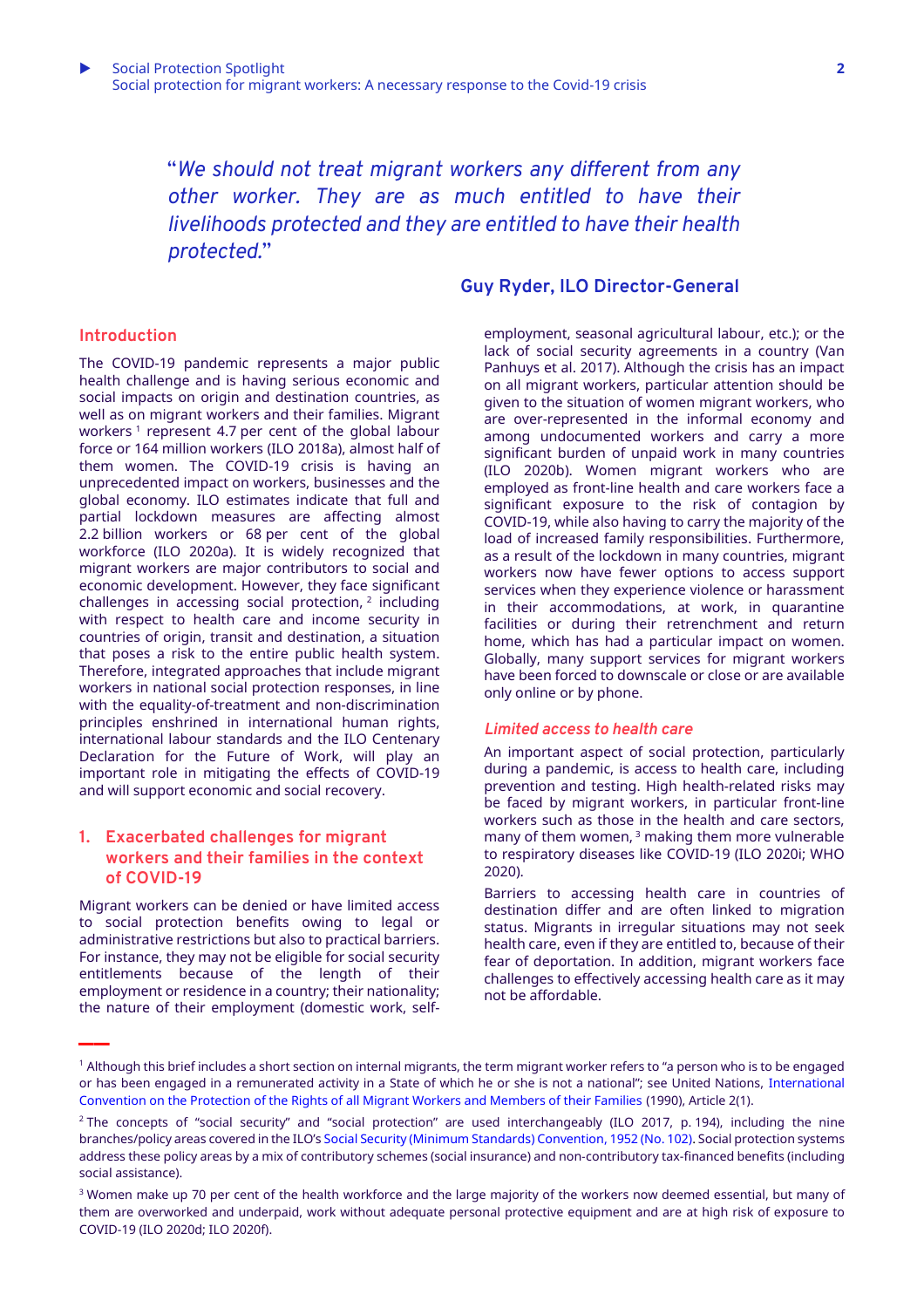Moreover, when they lack access to sickness benefits and paid sick leave, migrant workers may feel compelled to work while sick, thereby jeopardizing their own health and increasing the risk of further spreading COVID-19 (ILO 2020j; ILO 2020k).

#### *Loss of jobs and income*

Migrant workers are often over-represented in agrofood industry, hospitality and domestic work sectors (ILO 2015), which are some of the hardest hit by the current crisis. Depending on their contract, they may be among the first to lose their jobs and face significant barriers to re-entering the workforce. Those who continue to work may experience wage cuts, nonpayment of wages and deteriorating working conditions. This leaves migrant workers with reduced or no income and directly affects migrant workers' access to employment-based social protection, including unemployment benefits. Losing their job may also have an impact on their migratory status (such as work and resident permits), forcing them into informality.

Loss of income is also resulting in a significant drop in remittance payments sent home by migrant workers, increasing the vulnerabilities of family members who remain in the country of origin. The decline in remittances received may thus affect the access of recipients to health care and other services, as well as their income security in general (World Bank 2020b).

#### *Poor working and living conditions and access to sanitation*

Low and medium skilled migrant workers often live in overcrowded environments, without access to basic sanitation and limited space to practice physical distancing and apply basic prevention measures (such as self-isolation). In some countries, this has increased the share of COVID-19 cases among the migrant population (such as the Gulf countries, <sup>4</sup> Singapore <sup>5</sup> and Malaysia) <sup>6</sup> . Since the incidence rate of occupational injuries and disease tends to be higher for migrant workers than for non-migrant workers, it is likely that the pandemic and the over-representation of migrant workers in front-line professions will further exacerbate this trend (Gammarano 2020).

#### *Increased vulnerability due to migratory and employment status*

The current crisis poses additional challenges to migrant workers given that they make up a significant share of the workforce in the informal economy (ILO 2020b), with limited access to social protection in terms of both health care and income security.

In most social security systems, equality of treatment is only guaranteed to migrants with regular status. Migrants with irregular status are therefore excluded from social protection, except for basic and emergency health care in a few countries. They often find themselves in a dire situation in which they struggle to meet their basic needs and survive. Discrimination and stigmatization may further hinder the access of migrant workers, in particular those with irregular status, to COVID-19 response measures, including social protection measures.

Similarly, in many countries access to social security is granted on the basis of being employed and holding a regular work contract under labour law. This automatically excludes all persons working in the informal economy, despite the fact that they may have been working in the country for several years.

#### *Lack of adequate information*

Due to a lack of information or language barriers, migrant workers may think that they have no social protection rights or may not be aware of existing schemes or assistance available to them (such as employment injury, sickness, survivor or unemployment benefits) and therefore may not seek medical treatment or other benefits. The complexity of administrative procedures may pose additional challenges to migrant workers and may prevent them from claiming their social protection benefits or obtaining access to complaint mechanisms.

# **2. What countries can do to extend social protection to migrant workers in the current pandemic**

Social protection is an integral part of the ILO's four key pillars for fighting COVID-19 based on international labour standards (ILO 2020d). Access to affordable health care, access to paid sick leave and sickness benefits, protecting workers during unemployment and providing income support through cash transfers and other benefits are key components of policy responses to the COVID-19 pandemic.

Social protection systems act as automatic social and economic stabilizers (Social Protection Floors Recommendation, 2012 (No. 202)). Social protection responses should build resilience, reduce poverty, facilitate economic reintegration into the labour market, tackle inequalities and foster social cohesion (ILO 2017) and particular attention should be paid to migrant workers in vulnerable situations (ILO 2020a). Gender-responsive social protection should address both men's and women's distinctive realities and needs. It should also ensure that women and men have access

<sup>4</sup> See [https://www.heidi.news/geneva-solutions/covid-19-puts-gulf-migrant-workers-in-dangerous-situation.](https://www.heidi.news/geneva-solutions/covid-19-puts-gulf-migrant-workers-in-dangerous-situation)

<sup>5</sup> See [https://edition.cnn.com/2020/05/14/asia/singapore-migrant-worker-coronavirus-intl-hnk/index.html.](https://edition.cnn.com/2020/05/14/asia/singapore-migrant-worker-coronavirus-intl-hnk/index.html)

<sup>6</sup> See ILO 2020i.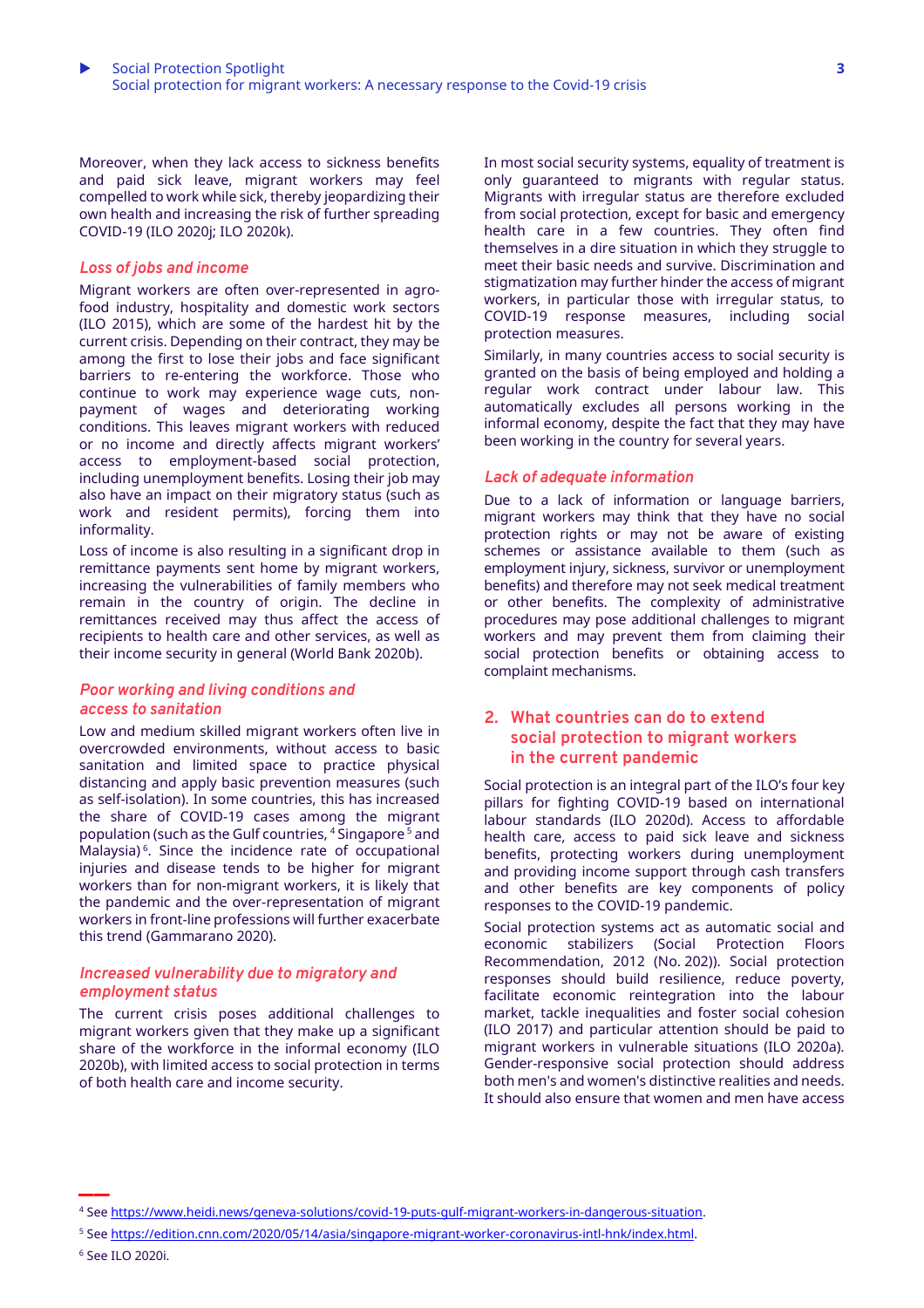to coverage despite their often-informal employment status.

In order to ensure comprehensive social protection for migrant workers in the context of the COVID-19 outbreak, various social protection mechanisms should be used in combination so as to progressively build universal social protection systems. <sup>7</sup> National social protection floors should guarantee at least a basic level of protection to all (such as emergency health care for migrants, irrespective of their status). The ILO's Social Security (Minimum Standards) Convention, 1952 (No. 102), and Recommendation No. 202, among others, provide useful guidance. Policy options should be developed through social dialogue and may be clustered in short-term and medium-to-long-term responses, as follows:

- Short-term responses highlight a set of practical solutions based on the principle of equality of treatment in order to address more immediate needs.
- Medium-to-long-term responses, on the other hand, aim to provide migrant workers with access to a more comprehensive and integrated set of social security benefits that are adequate and economically sustainable.

The determination of which responses to use and the scope of policies will depend on whether a country is predominately a country of origin, transit or of destination, as well as the development of its social protection system and its financial and fiscal capacity.

Access to the different benefits implemented will often depend on the status of migrant workers (migratory and employment), the length of their stay and the nature of the work performed. Migrant workers with legal residence will usually have broader access to social protection than those with irregular status, while longer-term migrant workers and those in skilled professions are also more likely to be protected.

#### **Short term policy responses**

**Countries of destination** may adopt unilateral shortterm measures based on the principle of equality of treatment and non-discrimination, including treatment and non-discrimination, prevention, protection and information measures. Rapid assessment surveys, such as those undertaken by the ILO in Iraq, Jordan, Lebanon and other countries, can lead to the adoption of measures to strengthen social protection for migrant and refugee workers as well as national workers in various sectors and occupations (ILO 2020d).

#### *Access to health care*

**\_\_**

An important aspect of social protection, particularly during pandemics, is access to quality health care, which should be provided by taking into account the following:

#### Box: The importance of social dialogue

In order to build sustainable, socially responsive and widely accepted social protection schemes, social dialogue has been demonstrated to be essential (ILO 2018b, pp. 21 and 49). In times of crisis, social dialogue and workers' and business representation are even more relevant.

Workers' organizations may be well informed and aware of the needs of migrant workers. They can play a role in the monitoring and implementation of response measures and engage in collective bargaining agreements or dispute resolution with employers.

Employers' organizations may advocate for government responses that address migrant workers' concerns, such as the extension of visas and work permits and the provision of health services and social assistance regardless of migration status, in order to ensure business continuity and productive capacity. They can function as the interface between governments and employers to support the implementation of both short-term and medium-to long-term social protection measures, including through guidance and information for employers on improving compliance; implementing occupational safety and health and anti-discrimination measures; enabling access to health care and other social protection benefits; and facilitating travel or repatriation requirements.

Both short-term and medium-to-long-term responses that affect migrant workers would benefit from being developed in participation with representative organizations of employers and workers, as well as consultation with other relevant and representative organizations of persons concerned. Social protection policies, laws and schemes, when based on social dialogue, may contribute to reducing tensions between nationals and non-nationals and promoting social cohesion.

- ▶ Access to health care, including maternity care, for migrant workers should be on an equal basis with nationals and should include, at a minimum, testing and treatment for COVID-19. This is crucial to preserve and improve a country's public health.
- $\blacktriangleright$  Migrant workers with irregular status should, at a minimum, have access to essential health care as part of national social protection floors, in line with international human rights instruments (United Nations 2020), without the fear of being denounced to immigration authorities or deported. <sup>8</sup>

<sup>7</sup> For further information on universal social protection, see ILO 2019.

 $^8$  In a number of countries, such as Argentina, the Republic of Korea, Thailand and 20 Member States of the European Union, migrant workers with irregular status have access to basic or emergency health care, at a minimum.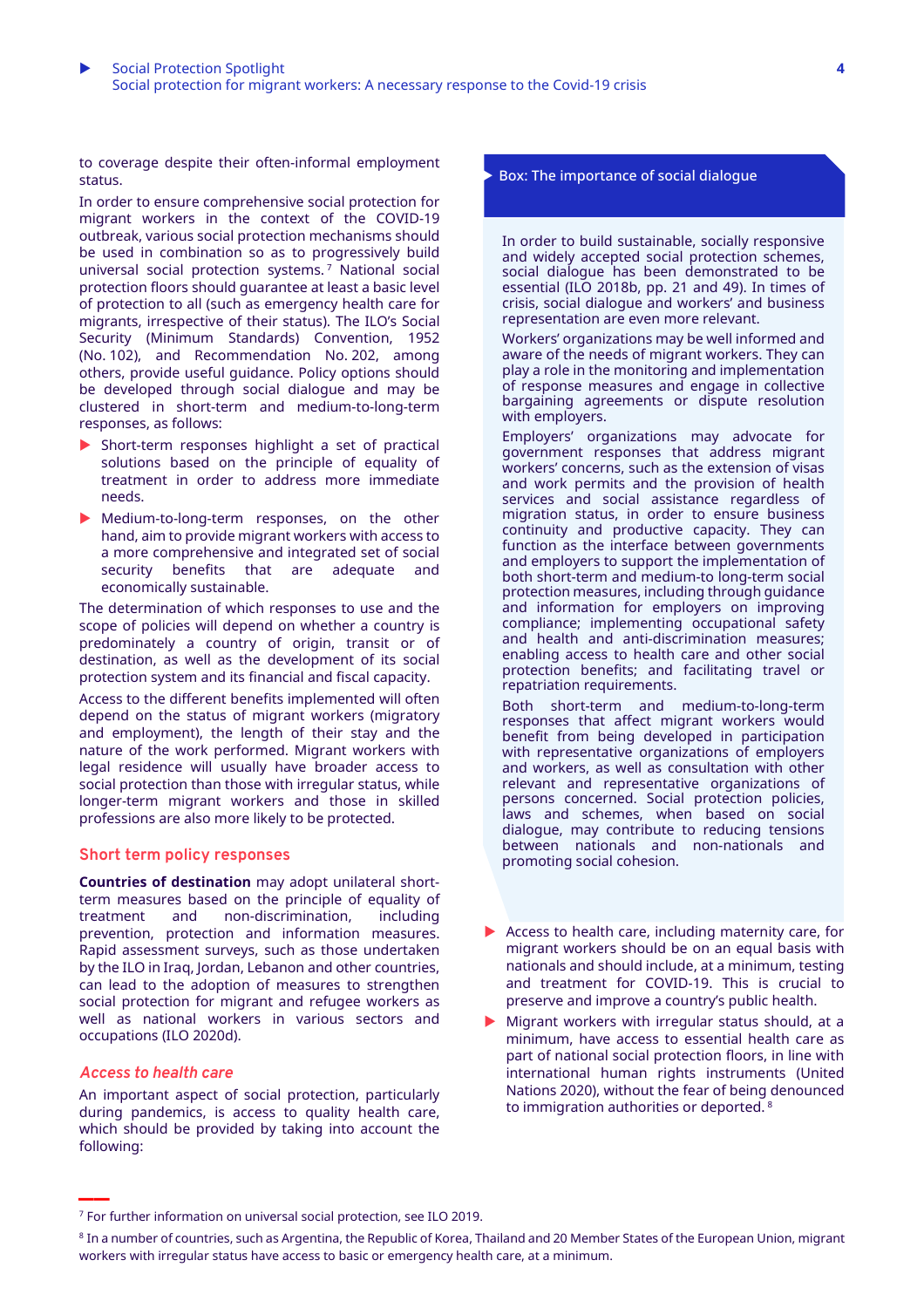Effective access requires consideration of the financial capacities of migrant workers (ILO 2020f, p. 9).

Examples of countries that are extending the coverage of social health protection mechanisms during the current crisis include:

- France and Spain have extended migrants' residence permits for three additional months to ensure broad access to health care.
- Portugal has regularized, until 30 June 2020, the status of non-nationals, including asylum-seekers with pending applications. This provides them with access to certain rights and support, including health care, social support, employment and housing. In addition, Portugal has announced that foreign residents will have equal access to the National Health Service and treatment as regular beneficiaries. 9
- The province of British Columbia in Canada is providing short-term migrant workers with access to the Medical Service Plan until 31 July 2020. <sup>10</sup>
- Colombia is providing free medical consultations to migrants and refugees, regardless of their migration status, with COVID-19 symptoms. 11
- ▶ Qatar is providing migrants with medical services, including medical check-ups for COVID-19 and quarantine services, free of charge. <sup>12</sup> In Saudi Arabia, testing and medical treatment are free of charge for all COVID-19 infection cases irrespective of nationality (World Bank 2020a).
- Thailand is covering COVID-19 treatment free of charge during the first 72 hours, for both nationals and foreign workers with a valid work permit. 13
- The government of Tunisia has conducted 1,830 tests on Libyans observing a period of compulsory sanitary confinement in hotels in Zarzis, in anticipation of their return to their country. <sup>14</sup>

#### **Facilitating access to social protection schemes**

In the context of the current crisis, countries may expand the scope of contributory and non-contributory schemes such as unemployment and sickness benefits to migrant workers, including those in the informal economy or with irregular status. In particular, they may:

- Extend existing national schemes to uncovered groups of migrant workers.
- Ease administrative procedures, adapt or relax eligibility criteria (such as length of employment, duration of stay or minimum contribution period) and remove discriminatory obstacles in order to allow migrant workers to benefit from existing schemes or introduce new benefits (ILO 2020e).
- ▶ Consider measures to ensure that access to social protection benefits are not interrupted, such as the extension of visas, work and residence permits; amnesties and more flexible administrative procedures; or exceptions to existing immigration rules and conditions.

Examples of countries that have put in place such measures during the current crisis include:

- Italy introduced a special COVID-19 economic stimulus entitled "Decreto Cura Italia", which provides an allowance of €600 to certain categories of workers and includes migrant workers who hold a residence permit. <sup>15</sup>
- New Zealand, as part of its COVID-19 economic response package, announced that international seasonal migrant workers are entitled to government funding if they fall sick, have to isolate themselves while working in New Zealand (from the start date of their contract) or cannot work because their employer's business is affected by the lockdown. <sup>16</sup>
- Ireland introduced a COVID-19 pandemic unemployment payment, <sup>17</sup> which is a new social protection benefit of €350 per week for employees and self-employed workers for a maximum of 12 weeks. The benefit is available to students, non-European Economic Area nationals and part-time workers aged 18–66 who have lost their employment due to the pandemic and have not been diagnosed with COVID-19. Those diagnosed with COVID-19 will receive a sickness benefit.

**\_\_**

<sup>16</sup> See <https://www.immigration.govt.nz/about-us/covid-19/recognised-seasonal-employers-rse-covid-19-information>

<sup>9</sup> See [https://www.ers.pt/pt/covid-19/.](https://www.ers.pt/pt/covid-19/)

<sup>10</sup> See [https://www2.gov.bc.ca/gov/content/health/health-drug-coverage/msp/bc-residents/msp-covid-19-response.](https://www2.gov.bc.ca/gov/content/health/health-drug-coverage/msp/bc-residents/msp-covid-19-response)

<sup>&</sup>lt;sup>11</sup> See [https://reliefweb.int/sites/reliefweb.int/files/resources/75657.pdf.](https://reliefweb.int/sites/reliefweb.int/files/resources/75657.pdf)

<sup>12</sup> See [https://www.adlsa.gov.qa/en/news/Pages/news150402020.aspx.](https://www.adlsa.gov.qa/en/news/Pages/news150402020.aspx)

<sup>&</sup>lt;sup>13</sup> See [https://thethaiger.com/coronavirus/new-covid-19-specialist-hospital-to-open-as-thai-government-steps-up-response.](https://thethaiger.com/coronavirus/new-covid-19-specialist-hospital-to-open-as-thai-government-steps-up-response) All nationals and employed foreigners (with a valid work permit) are covered by the Thai universal public health system.

<sup>14</sup> See [https://lapresse.tn/61639/zarzis-covid-19-1829-tests-sur-des-libyens-en-confinement/.](https://lapresse.tn/61639/zarzis-covid-19-1829-tests-sur-des-libyens-en-confinement/)

<sup>15</sup> See [https://www.agid.gov.it/it/agenzia/stampa-e-comunicazione/notizie/2020/03/31/decreto-cura-italia-indennita-i-bonus-accessibili-spid.](https://www.agid.gov.it/it/agenzia/stampa-e-comunicazione/notizie/2020/03/31/decreto-cura-italia-indennita-i-bonus-accessibili-spid)

<sup>17</sup> See [https://www.gov.ie/en/service/be74d3-covid-19-pandemic-unemployment-payment/.](https://www.gov.ie/en/service/be74d3-covid-19-pandemic-unemployment-payment/)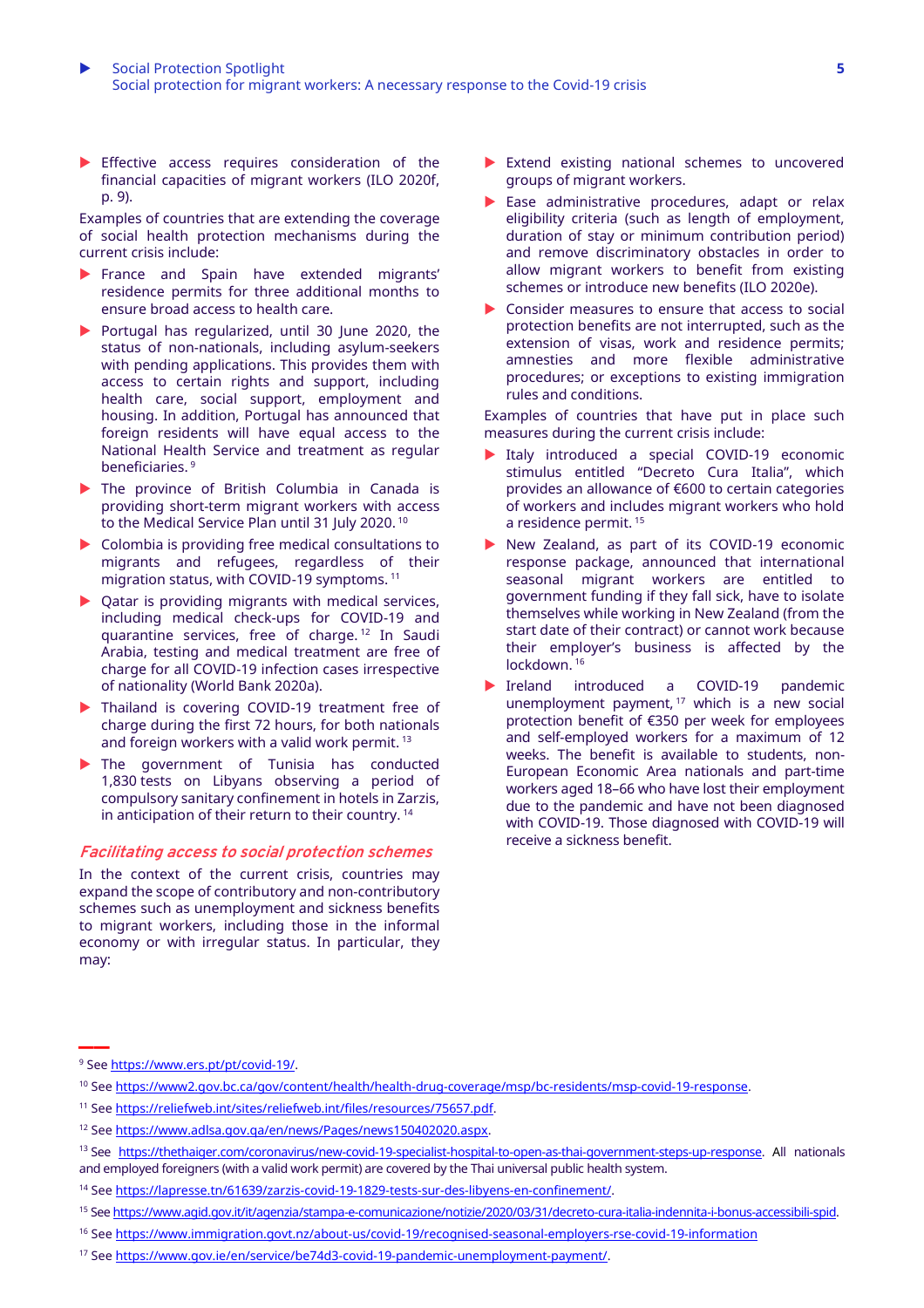Box: Refugees, frontier, posted and internal migrant workers

According to the Office of the United Nations High Commissioner for Refugees (UNHCR), there are 25.9 million **refugees** worldwide. <sup>18</sup> In the context of the COVID-19 pandemic, **refugees** <sup>19</sup> **and other displaced persons** are at risk of contracting COVID-19 due to their higher vulnerabilities, arising from the circumstances of their journey and poor living conditions. They may also face significant barriers to access national health services. Although humanitarian assistance is critical to ensure livelihoods and access to essential services and goods during the COVID-19 crisis, humanitarian responses should build upon and complement existing national social protection systems, where appropriate. The crisis is an opportunity to plan humanitarian cash transfers that take account of, build on and strengthen national institutions and systems, where possible. Based on the principle of equality of treatment and non-discrimination, refugees should have access to social protection on an equal basis with nationals. The 1951 Convention relating to the Status of Refugees <sup>20</sup> and several ILO conventions and recommendations contain important provisions on welfare and social security for refugees (ILO et al. forthcoming). The Global Compact on Refugees <sup>21</sup> adopted in 2018 calls for the inclusion of refugees in social protection systems. An analysis of legislation in 120 countries shows that explicit legal provisions grant access to social security for refugees in 56 countries and access for asylumseekers in 40 countries (Van Panhuys et al. 2017, ILO et al. forthcoming). Some countries have national health systems that are accessible to refugees on an equal basis with host communities, facilitating their access to diagnosis and treatment of COVID-19. In several countries, international organizations are evaluating opportunities to

channel cash transfers to refugees through national social protection systems. <sup>22</sup>

**Frontier workers** are employed in the frontier zone of a country and return each day or at least once a week to the frontier zone of a neighbouring country in which they reside. In order to protect this particular category, the European Union has decided that periods of teleworking exercised in the territory of the country of residence by frontier workers because of COVID-19 will be considered as periods worked in the country of employment in order to determine applicable social security legislation. **Posted workers** in the European Union whose activity in the destination country has been terminated during the pandemic and who have not been able to return because of travel restrictions remain entitled to social security benefits from the member State in which they have paid their social security contributions and not from the member State where they are posted.

Since the onset of COVID-19, there have been unprecedented **internal migration movements** (such as in India<sup>23</sup> and China).<sup>24</sup> The outbreak has placed many internal migrant workers in dire circumstances, with many losing their jobs, unable to subsist in the city and yet facing difficulties to return home because of overwhelmed urban–rural infrastructures that are unequipped to handle such large population movements. The chaotic and painful process of mass return of internal migrants may also have contributed to spreading COVID-19, including in India and many Latin American countries (KNOMAD 2020). To respond to this challenge, China has extended unemployment protection for internal migrant workers who were previously farmers. India has introduced a digitized, portable public distribution system to implement the National Food Security Act in order to allow the portability of food entitlements for internal migrants. 25

[IowBmqM32Pi8L1dgHcwgnN.html.](https://www.hindustantimes.com/india-news/still-lacking-scale-e-pds-missed-migrants/story-IowBmqM32Pi8L1dgHcwgnN.html)

<sup>18</sup> See [https://www.unhcr.org/figures-at-a-glance.html.](https://www.unhcr.org/figures-at-a-glance.html)

<sup>&</sup>lt;sup>19</sup> On the definition of refugees, see [1951 Convention and 1967 Protocol relating to the Status of Refugees.](https://www.unhcr.org/3b66c2aa10.pdf)

<sup>&</sup>lt;sup>20</sup> See 1951 Convention, articles in Chapter III on gainful employment and articles in Chapter IV on welfare, in particular articles 22, 23 and 24.

<sup>&</sup>lt;sup>21</sup> See United Nations, [Global Compact on Refugees,](https://www.unhcr.org/gcr/GCR_English.pdf) A/73/12(Part III), in particular para. 81.

<sup>&</sup>lt;sup>22</sup> We acknowledge the valuable contributions of UNHCR.

<sup>&</sup>lt;sup>23</sup> See [https://edition.cnn.com/2020/03/30/india/gallery/india-lockdown-migrant-workers/index.html.](https://edition.cnn.com/2020/03/30/india/gallery/india-lockdown-migrant-workers/index.html)

<sup>&</sup>lt;sup>24</sup> See [https://www.nytimes.com/2020/02/23/business/economy/coronavirus-china-migrant-workers.html.](https://www.nytimes.com/2020/02/23/business/economy/coronavirus-china-migrant-workers.html)

<sup>25</sup> See [https://www.hindustantimes.com/india-news/still-lacking-scale-e-pds-missed-migrants/story-](https://www.hindustantimes.com/india-news/still-lacking-scale-e-pds-missed-migrants/story-IowBmqM32Pi8L1dgHcwgnN.html)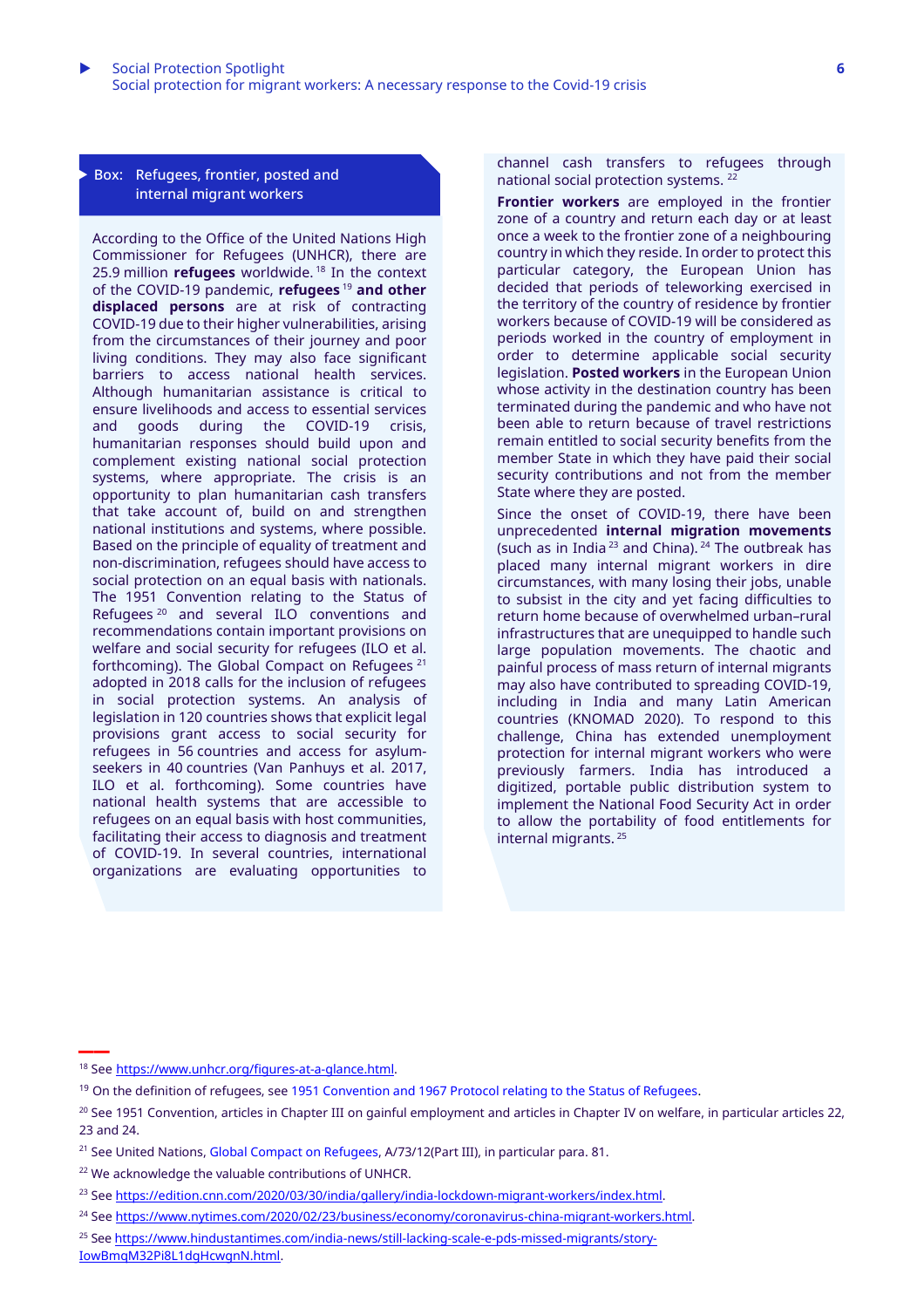#### Box: Suitable occupational safety and health and living conditions

The protection of migrant workers starts by limiting their exposure to COVID-19, both at the workplace and in their living environment. In particular:

- Governments and employers should ensure adequate work and living arrangements by, for example, providing financial assistance; housing subsidies; live-in arrangements; or designated housing in which migrant workers have access to sanitation facilities and can practice physical distancing and hygiene. In some cases, appropriate conditions for implementing isolation quarantine measures may have to be facilitated.
- $\blacktriangleright$  Providing migrant workers with the necessary safety kits, including masks, hydro- alcoholic gels and gloves at the workplace, should be mandatory. Safety kits should also be provided where migrant workers live, in particular at collective and organized **accommodations** and when they may not have sufficient resources to pay for the kits themselves.
- **Compliance with the relevant health protection** measures at the workplace should be monitored, while ensuring that employers have the capacity and adequate guidance to comply with such measures. This can be particularly challenging in the construction, agriculture and domestic work sectors, in which migrant workers are overrepresented (ILO 2020g).

#### *Adequate information*

It is important to ensure that migrant workers are aware of protection, prevention and treatment measures and their social protection rights during the COVID-19 crisis. In particular:

- Migrant workers should be informed about their social protection rights and entitlements and how to access them.
- Raising migrant workers and their families' awareness about the preventive measures to be adopted and the health protection measures and services available to them is important to reduce the risks of contamination and transmission.
- Migrant workers should also be informed about relevant COVID-19 response measures adopted by the authorities in the country of destination that may affect their employment, living or travel conditions. A change in their employment or migratory status may have an impact on their **\_\_**

needs and their access to social protection and income-replacement measures.

Information needs to be made available in a language that migrant workers can understand, also taking into account the number of illiterate workers for whom visual or auditory forms of communication may be required.

Examples of countries that have put in place some of these special measures during the current crises include:

- Italy's online "JUMA" portal provides refugees and asylum-seekers with access to information in 15 different languages on COVID-19, including with respect to health care, movement restrictions, administrative procedures and available services. <sup>26</sup>
- $\blacktriangleright$  Poland has distributed leaflets to foreigners in their communities and workplaces in several languages (including English, Russian, Ukrainian and Chinese) on self-protection against COVID-19 and the health care institutions to contact if COVID-19 infection is suspected.<sup>27</sup>
- Canada has provided information in multiple languages on financial assistance for newcomers, temporary residents and refugees who face financial hardship resulting from the COVID-19 pandemic. <sup>28</sup>

Adequate information and guidance can be also provide through social security institutions and administrations on how to respond to the COVID-19 crisis with respect to migrant workers' social protection:

The Inter-African Conference on Social Welfare (CIPRES) has issued a guideline that recommends the payment of social protection benefits by mobile money, prepaid cards and transfer, where possible, in order to limit travel and crowds (CIPRES 2020).

#### *Providing income support through cash transfers and other means*

Income protection is an essential part of social protection and essential for preserving social cohesion and stability.

Providing short-term or ad hoc emergency cash and food transfers in case of sickness or loss of employment can alleviate basic and immediate human needs. This is particularly relevant for the large numbers of migrants who have lost their jobs or livelihoods, either temporarily or permanently, with no access to their support network back home and no possibility of returning home because of travel restrictions.

<sup>26</sup> See [https://data2.unhcr.org/en/documents/download/75453.](https://data2.unhcr.org/en/documents/download/75453)

<sup>27</sup> See [https://ec.europa.eu/migrant-integration/news/polish-doctors-call-on-government-to-better-inform-foreigners-about](https://ec.europa.eu/migrant-integration/news/polish-doctors-call-on-government-to-better-inform-foreigners-about-free-coronavirus-treatment)[free-coronavirus-treatment.](https://ec.europa.eu/migrant-integration/news/polish-doctors-call-on-government-to-better-inform-foreigners-about-free-coronavirus-treatment)

<sup>&</sup>lt;sup>28</sup> See [https://www.canada.ca/en/immigration-refugees-citizenship/services/coronavirus-covid19/financial-assistance.html.](https://www.canada.ca/en/immigration-refugees-citizenship/services/coronavirus-covid19/financial-assistance.html)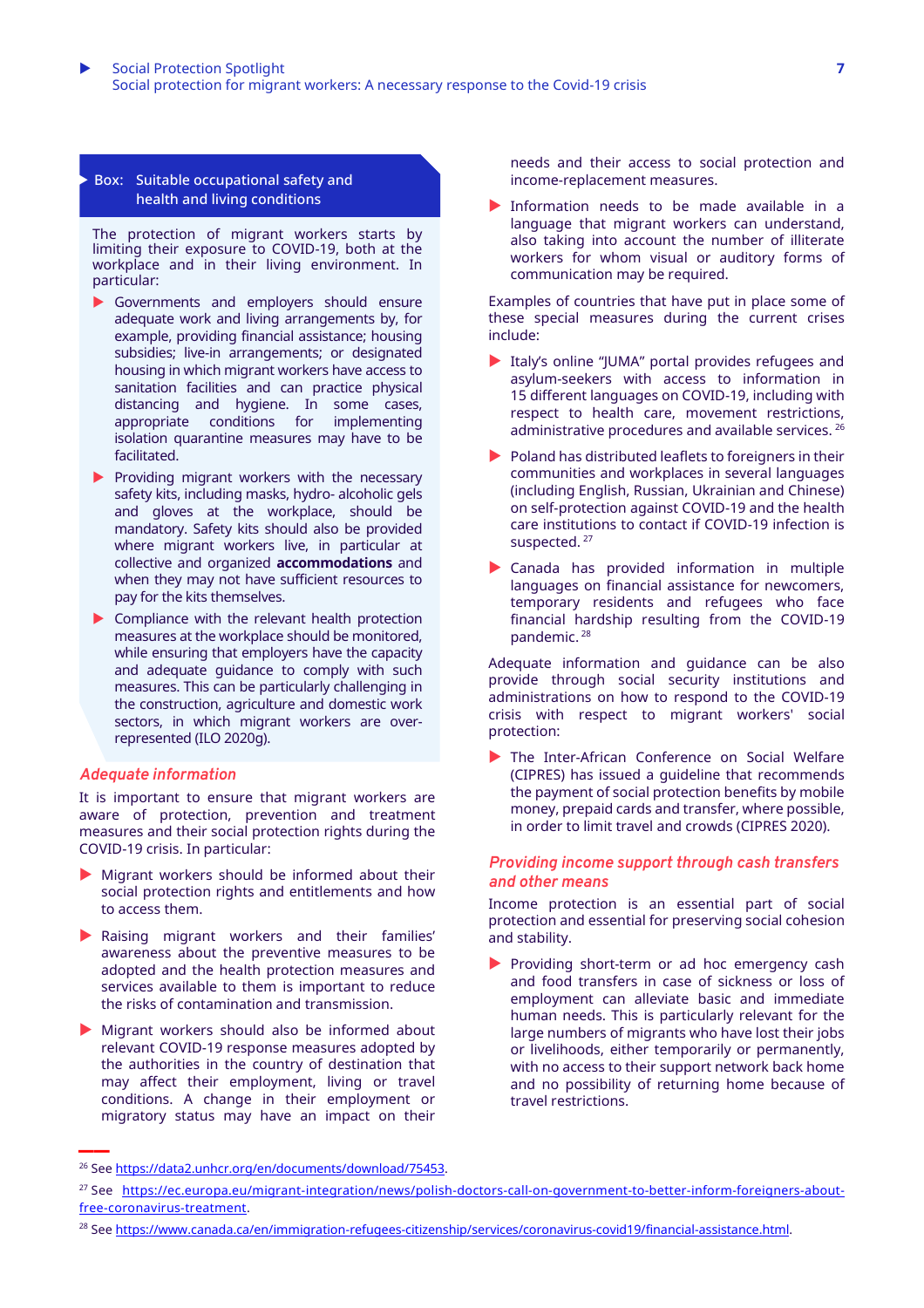Some countries may be able to channel food or cash benefits through existing schemes or by setting up a new scheme. In other countries, development partners, trade unions, civil society organizations and other partners may be involved or may take care of such transfers.

Examples of countries that have put in place some of these measures during the current crises include:

- $\blacktriangleright$  Brazil has responded with a monthly emergency basic income, to be paid for up to three months to the unemployed, self-employed and those working in the informal economy, including migrant workers with irregular status. 29
- Japan has introduced a one-off exceptional cash transfer for all citizens and legal foreign residents who have been resident for at least three months in Japan and were registered as a basic resident as of 27 April 2020. 30
- In the United States, California has announced the introduction of a one-time cash benefit in support of undocumented workers impacted by COVID-19 who are ineligible for unemployment insurance benefits and disaster relief owing to their immigration status. <sup>31</sup>
- Trinidad and Tobago has introduced various measures to support affected persons who are citizens or permanent residents in order to mitigate the financial challenges experienced by persons who have been retrenched or terminated or have experienced reduced income as a result of COVID-19. Measures include the provision of financial assistance for a period not exceeding three months in relation to income, food and rental fee support. <sup>32</sup>
- In Myanmar, a consortium of international donors under the Livelihoods and Food Security Fund is financing an emergency COVID-19 cash transfer targeted at vulnerable groups, including internal and returning international migrants. 33

**Countries of origin** may also provide social protection to their nationals abroad and upon return. Many destination countries affected by the health and economic impact of the pandemic are increasingly repatriating or deporting migrant workers who have lost their jobs or are in an irregular situation. These returns have been substantial, posing extreme challenges for migrant workers, their families and

countries of origin alike. The following short-term measures may be considered by countries to provide their nationals with basic income security and access to health care:

- Mounting large-scale information and awarenessraising campaigns on health protection and other relevant measures that may affect the access of migrant workers to social protection or their migratory or employment status. This can be done by consulates and diplomatic missions or through partnerships with governments, media or other partners in countries of destination in order to support the dissemination of information. Information campaigns are also relevant in countries of origin for returning migrants and their family members.
- Providing repatriation assistance and adequate free-of-charge quarantine measures for returning migrant workers, including food assistance when relevant and needed.
- ▶ Facilitating access to health care and other social protection benefits, including food and cash transfers, for returning migrants and also for the families of migrant workers affected by the reduction of remittances.

Examples of countries that have put in place such measures during the current crises include:

The Philippines, through its Overseas Workers Welfare Administration, has created an emergency fund targeted at Filipino migrant workers that provides a one-time payment to land-based and sea-based workers who have been displaced because of COVID-19, regardless of their formal or informal status. 34

#### **Medium to long-term policy responses**

While short-term responses focus on addressing more immediate needs, they tend to be temporary and in many cases exclude substantial numbers of migrant workers. On the other hand, medium-to-long-term responses provide a systemic approach that offers more comprehensive protection that is adequate and economically sustainable.

<sup>29</sup> See [https://www.gov.br/pt-br/servicos/solicitar-auxilio-emergencial-de-r-600-covid-19.](https://www.gov.br/pt-br/servicos/solicitar-auxilio-emergencial-de-r-600-covid-19)

<sup>30</sup> See [https://kyufukin.soumu.go.jp/ja-JP/index.html.](https://kyufukin.soumu.go.jp/ja-JP/index.html)

<sup>31</sup> See [https://www.gov.ca.gov/2020/04/15/governor-newsom-announces-new-initiatives-to-support-california-workers-impacted](https://www.gov.ca.gov/2020/04/15/governor-newsom-announces-new-initiatives-to-support-california-workers-impacted-by-covid-19/)[by-covid-19/.](https://www.gov.ca.gov/2020/04/15/governor-newsom-announces-new-initiatives-to-support-california-workers-impacted-by-covid-19/)

<sup>&</sup>lt;sup>32</sup> See [https://www.finance.gov.tt/2020/03/31/covid-19-social-assistance-guidelines-and-applications/.](https://www.finance.gov.tt/2020/03/31/covid-19-social-assistance-guidelines-and-applications/)

<sup>33</sup> See [https://reliefweb.int/report/myanmar/lift-announces-new-funding-support-myanmar-s-covid-19-response.](https://reliefweb.int/report/myanmar/lift-announces-new-funding-support-myanmar-s-covid-19-response)

<sup>34</sup> See [https://www.dole.gov.ph/news/over-230k-ofws-seek-govt-cash-aid-2m-workers-displaced-by-pandemic/.](https://www.dole.gov.ph/news/over-230k-ofws-seek-govt-cash-aid-2m-workers-displaced-by-pandemic/)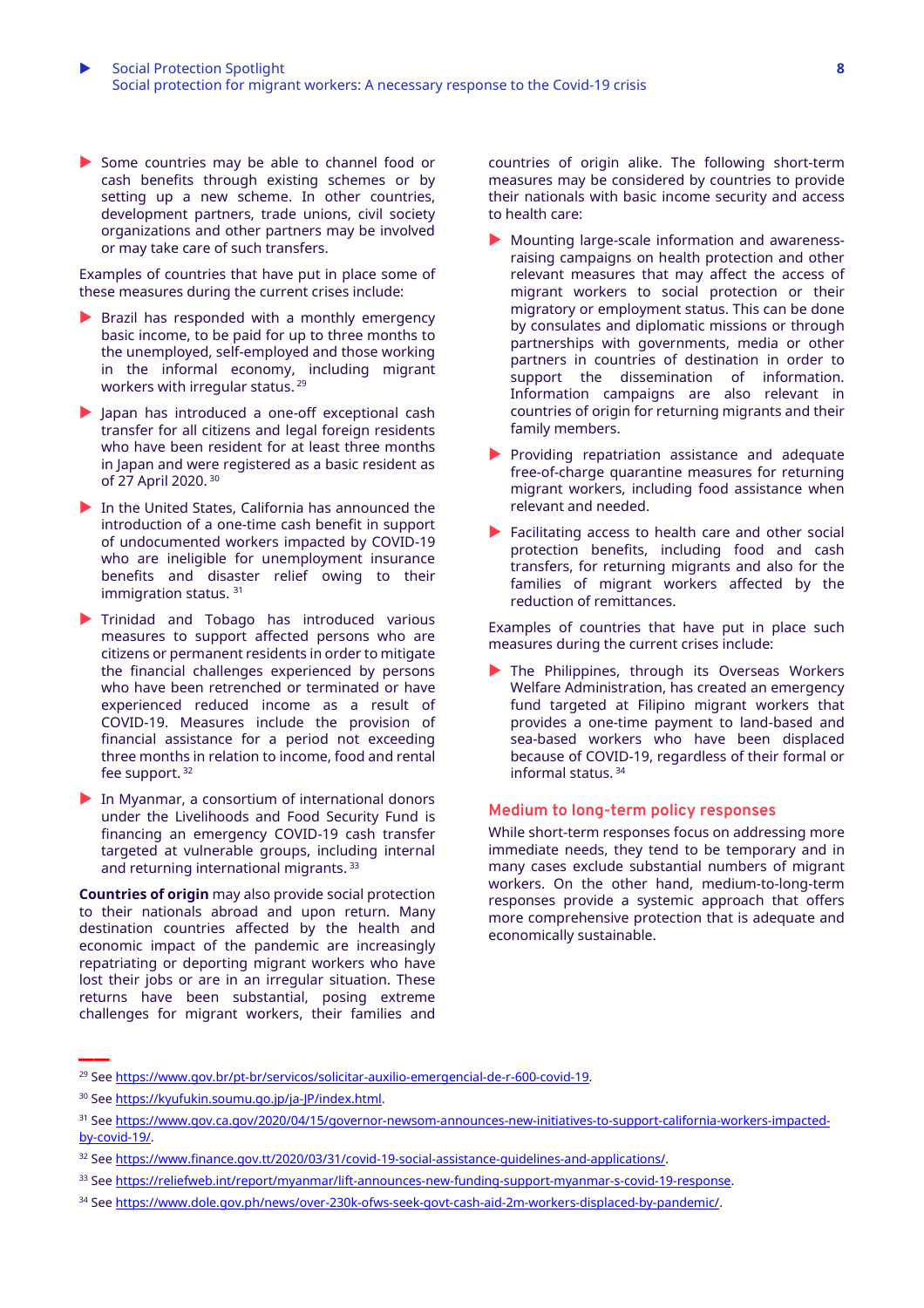A wide range of medium-to-long-term policy options are available to policymakers, both in countries of origin and countries of destination, <sup>35</sup> including:

- Ratification and implementation of relevant international standards <sup>36</sup> containing provisions relating to migrant workers' social protection that ensure the application of common rules by the different States concerned with migration and provide useful guidance for short-term. mediumterm and long-term policy measures.
- Developing, through national social dialogue, national social protection strategies, policies, legal frameworks and effective administrative systems that are inclusive of migrant workers and their families and based on the equality-of-treatment principle. Countries of origin, transit and destination may decide on a unilateral basis to expand the scope of their social protection systems to include migrant workers and their families. Social protection systems are essential for addressing the socio-economic consequences of the COVID-19 crisis and any future crises.

#### Box: Employment and Decent Work for Peace and Resilience Recommendation

The ILO's Employment and Decent Work for Peace and Resilience Recommendation, 2017 (No. 205), provides guidance to Member States on measures to generate employment and decent work, including social protection, for the purposes of prevention, recovery, peace and resilience with respect to crisis situations arising from conflicts and disasters. It highlights the need for Member States to ensure incomesecurity measures and effective access to health care and basic social services (para. 21) and to establish, re-establish or maintain social protection floors, as well as seek to close the gaps in their coverage, taking into account the Social Security (Minimum Standards) Convention, 1952 (No. 102), the Social Protection Floors Recommendation, 2012 (No. 202), and other relevant international labour standards (para. 22).

- Ensuring that social protection policies are coordinated with other policies, including employment, migration and other relevant policies (ILO 2020d).
- Protection of migrant workers in the informal economy who find themselves in dire situations owing to COVID-19 measures (lockdowns, restrictions on gatherings and closure of certain sectors of activity, etc.). The scope of social protection schemes (contributory and noncontributory) should be extended to cover migrant workers in the informal economy and facilitate their transition to the formal economy in the longer term (ILO 2020d; ILO 2020l; ILO forthcoming).
- ▶ Concluding and enforcing bilateral or multilateral social security agreements that coordinate the social security schemes of two or more countries. Such agreements are the most comprehensive option for overcoming, on a reciprocal basis, the barriers that might otherwise prevent migrant workers from receiving benefits under the social protection systems of the countries in which they have worked (Hirose et al. 2011). They ensure the portability of social security benefits.
- Concluding and enforcing bilateral labour agreements (BLAs) that include provisions for ensuring social protection. Before the crisis, BLAs were widely used around the world to govern labour migration. Although labour migration schemes and programmes covered by BLAs have been halted temporarily because of travel restrictions, the demand for migrant labour and labour shortages in certain sectors (such as the agricultural sector in Italy, Spain and France) remain significant. The medium-to-long-term expectation is that these restrictions will be lifted, allowing for the recruitment of migrant workers. <sup>37</sup> The current pandemic demonstrates the importance of including clear and comprehensive social protection provisions in BLAs and model employment contracts, or of making specific reference within BLAs to separate social security agreements. In crisis contexts, BLAs can serve to clearly outline responsibilities in terms of providing health care, income support measures and other

<sup>&</sup>lt;sup>35</sup> The policy responses are not mutually exclusive.

<sup>&</sup>lt;sup>36</sup> Equality of Treatment (Social Security) [Convention,](http://www.ilo.org/dyn/normlex/en/f?p=NORMLEXPUB:12100:0::NO:12100:P12100_INSTRUMENT_ID:312263:NO) 1962 (No. 118); [Maintenance](http://www.ilo.org/dyn/normlex/en/f?p=NORMLEXPUB:12100:0::NO:12100:P12100_INSTRUMENT_ID:312302:NO) of Social Security Rights Convention, 1982 (No. [157\);](http://www.ilo.org/dyn/normlex/en/f?p=NORMLEXPUB:12100:0::NO:12100:P12100_INSTRUMENT_ID:312302:NO) Maintenance of Social Security Rights [Recommendation,](http://www.ilo.org/dyn/normlex/en/f?p=NORMLEXPUB:12100:0::NO:12100:P12100_INSTRUMENT_ID:312505:NO) 1983 (No. 167); Migration for [Employment](https://www.ilo.org/dyn/normlex/en/f?p=NORMLEXPUB:12100:0::NO:12100:P12100_INSTRUMENT_ID:312242:NO) Convention (Revised), [1949](https://www.ilo.org/dyn/normlex/en/f?p=NORMLEXPUB:12100:0::NO:12100:P12100_INSTRUMENT_ID:312242:NO) (No. 97); Migrant Workers [\(Supplementary](https://www.ilo.org/dyn/normlex/en/f?p=NORMLEXPUB:12100:0::NO:12100:P12100_INSTRUMENT_ID:312288:NO) Provisions) Convention, 1975 (No. 143); Social Protection Floors [Recommendation,](https://www.ilo.org/dyn/normlex/en/f?p=NORMLEXPUB:12100:0::NO:12100:P12100_INSTRUMENT_ID:3065524:NO) [2012](https://www.ilo.org/dyn/normlex/en/f?p=NORMLEXPUB:12100:0::NO:12100:P12100_INSTRUMENT_ID:3065524:NO) (No. 202); Domestic Workers [Convention,](https://www.ilo.org/dyn/normlex/en/f?p=NORMLEXPUB:12100:0::NO:12100:P12100_INSTRUMENT_ID:2551460:NO) 2011 (No. 189); Domestic Workers [Recommendation,](https://www.ilo.org/dyn/normlex/en/f?p=NORMLEXPUB:12100:0::NO:12100:P12100_INSTRUMENT_ID:2551502:NO) 2011 (No. 201); [Transition](https://www.ilo.org/dyn/normlex/en/f?p=NORMLEXPUB:12100:0::NO:12100:P12100_INSTRUMENT_ID:3243110:NO) from the Informal to the Formal Economy [Recommendation,](https://www.ilo.org/dyn/normlex/en/f?p=NORMLEXPUB:12100:0::NO:12100:P12100_INSTRUMENT_ID:3243110:NO) 2015 (No. 204); [Employment](https://www.ilo.org/dyn/normlex/en/f?p=NORMLEXPUB:12100:0::NO:12100:P12100_INSTRUMENT_ID:3330503:NO) and Decent Work for Peace and Resilience [Recommendation,](https://www.ilo.org/dyn/normlex/en/f?p=NORMLEXPUB:12100:0::NO:12100:P12100_INSTRUMENT_ID:3330503:NO) 2017 (No. 205).

<sup>&</sup>lt;sup>37</sup> In April and May 2020, up to 40,000 seasonal EU migrant workers were allowed to enter Germany despite the COVID-19 travel restrictions. Employers are required to ensure compliance with strict hygiene, as well as with occupational safety and health standards. See [https://www.bmi.bund.de/SharedDocs/faqs/DE/themen/bevoelkerungsschutz/coronavirus/reisebeschraenkungen](https://www.bmi.bund.de/SharedDocs/faqs/DE/themen/bevoelkerungsschutz/coronavirus/reisebeschraenkungen-grenzkontrollen/reisebeschraenkungen-grenzkontrollen-liste.html)[grenzkontrollen/reisebeschraenkungen-grenzkontrollen-liste.html](https://www.bmi.bund.de/SharedDocs/faqs/DE/themen/bevoelkerungsschutz/coronavirus/reisebeschraenkungen-grenzkontrollen/reisebeschraenkungen-grenzkontrollen-liste.html)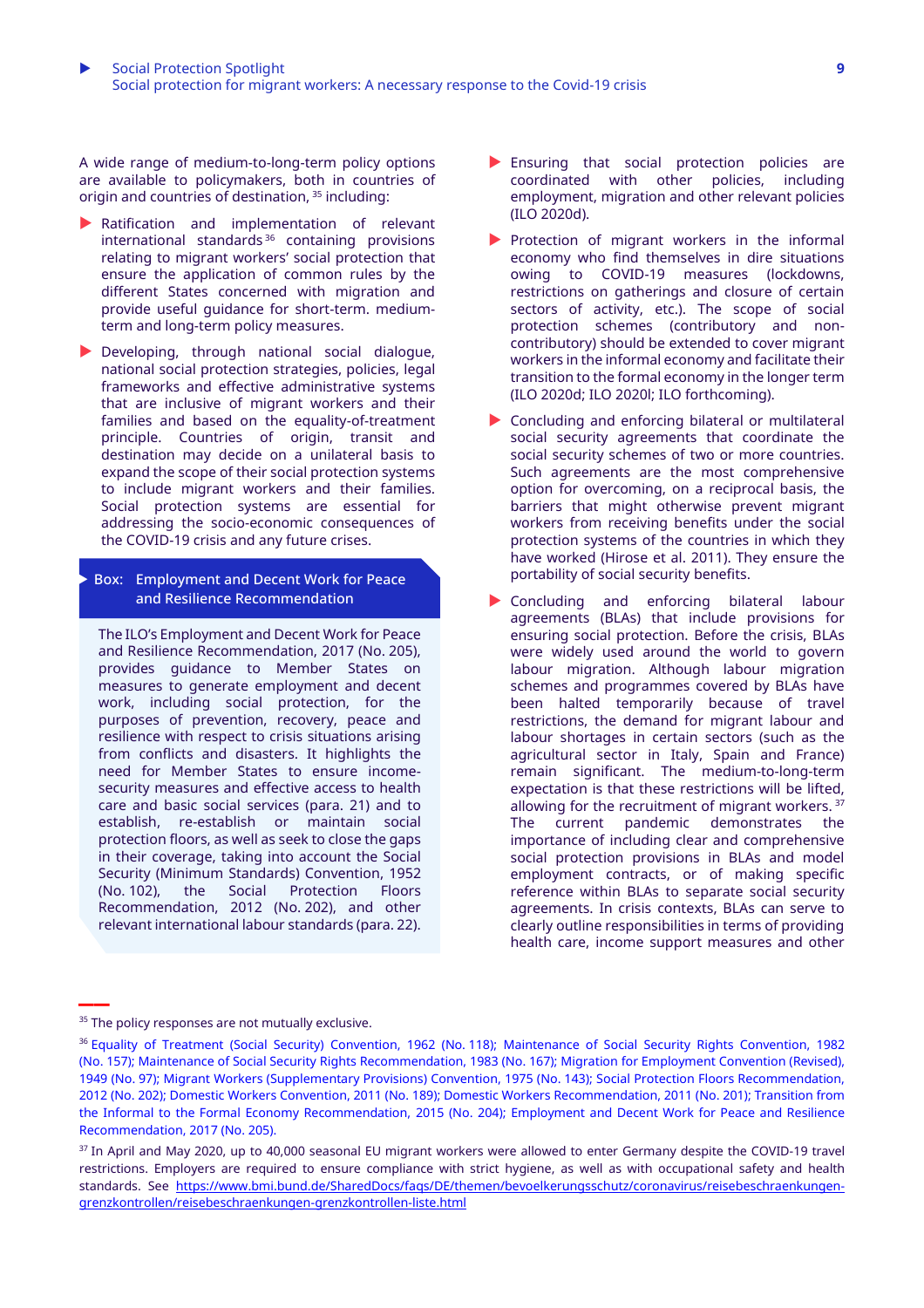measures for ensuring the welfare of migrant workers, both during their time abroad and upon return to their country of origin. Although some BLAs already include provisions covering access to health care and work injury benefits, important protection gaps remain in terms of scope and benefits (Van Panhuys et al. 2017). This is particularly important in the absence of BLAs or when national social security or labour laws are not based on equality of treatment. For example, the African Union Labour Migration Advisory Committee has issued the following statement: "we call on African governments in the post-COVID-19 era to carefully look at and renegotiate the different Labour Migration Agreements that they may have signed with the view of ensuring the enjoyment by migrant workers of adequate health and safety, social protection and portability, and other human

## *Mobilizing resources for social protection*

and labour rights protections".

Even before the COVID-19 pandemic, low- and middleincome countries faced enormous financing gaps in social protection (Durán Valverde et al. 2019). Most governments need to urgently increase health and social protection expenditure, while at the same time revenues from taxes and social security contributions have sharply declined, putting additional pressure on national budgets (ILO 2020d).

In the immediate crisis context, domestic resource mobilization has included reprioritizing public spending; tapping into fiscal reserves; relaxing fiscal deficit rules and increasing borrowing levels; enabling more accommodative macroeconomic conditions in general; and requesting external financial support.

In the medium-to-long term, countries should consider using a variety of different methods to mobilize resources for social protection that take into account the contributory capacities of different population groups. In principle, national social protection systems should be financed by national resources. However, if economic and fiscal capacities are insufficient, countries can seek international support to complement their own efforts to expand fiscal space. Further options for increasing fiscal space in the medium-to-long term include tax reforms or increasing revenue from social security contributions through better compliance (ILO 2020d; Ortiz et al. 2019).

**\_\_**

## **3. Conclusion**

Migrant workers make important contributions to societies and economies and hold essential jobs in the current crisis. Nonetheless, migrant workers continue to suffer from a lack of adequate and comprehensive social protection. In that context:

- **Ensuring adequate health and safety at work and** access to social protection for all workers, including migrant workers, is fundamental (ILO 2020b).
- Although many countries have put in place shortterm social protection measures to support migrant workers, not all migrant workers have been able to benefit from such measures. As countries emerge from the pandemic, they have an opportunity to build back better and stronger social protection systems. It is important that, where possible, these measures be incorporated into longer-term strategies.
- To successfully incorporate short-term measures that are often funded through expenditure reprioritization, fiscal deficits or external assistance into longer-term strategies, countries should explore additional options for expanding fiscal space in order to ensure adequate and sustainable financing (Ortiz et al. 2019). <sup>38</sup>
- $\blacktriangleright$  As part of the global ambition to achieve universal social protection and the 2030 Agenda for Sustainable Development, integrating migrant workers into contributory social security systems may support the expansion of social protection coverage and their transition to the formal economy, thereby also increasing fiscal space and potentially self-financing that expansion.
- Governments, together with social partners and other stakeholders, should take this opportunity to put in place integrated approaches that include migrant workers in national social protection responses, in line with the equality-of-treatment and non-discrimination principles enshrined in international human rights, international labour standards and the ILO Centenary Declaration for the Future of Work. Such approaches will play an important role in mitigating the effects of COVID-19, supporting economic and social recovery and building resilience for responding to future crises.

Canada has announced that seasonal farm workers coming from foreign countries will be permitted to return to Canada but would need to self-isolate for 14 days in order to prevent the spread of COVID-19.

See [https://globalnews.ca/news/6780779/seasonal-farm-workers-coronavirus/.](https://globalnews.ca/news/6780779/seasonal-farm-workers-coronavirus/)

 $38$  Including such options as: (1) expanding social security coverage and contributory revenues; (2) increasing tax revenues; (3) eliminating illicit financial flows; (4) reallocating public expenditures; (5) using fiscal and central bank foreign exchange reserves; (6) borrowing and restructuring existing debt; (7) adopting a more accommodating macroeconomic from work; and (8) increasing aid and transfers (Ortiz et al., 2019).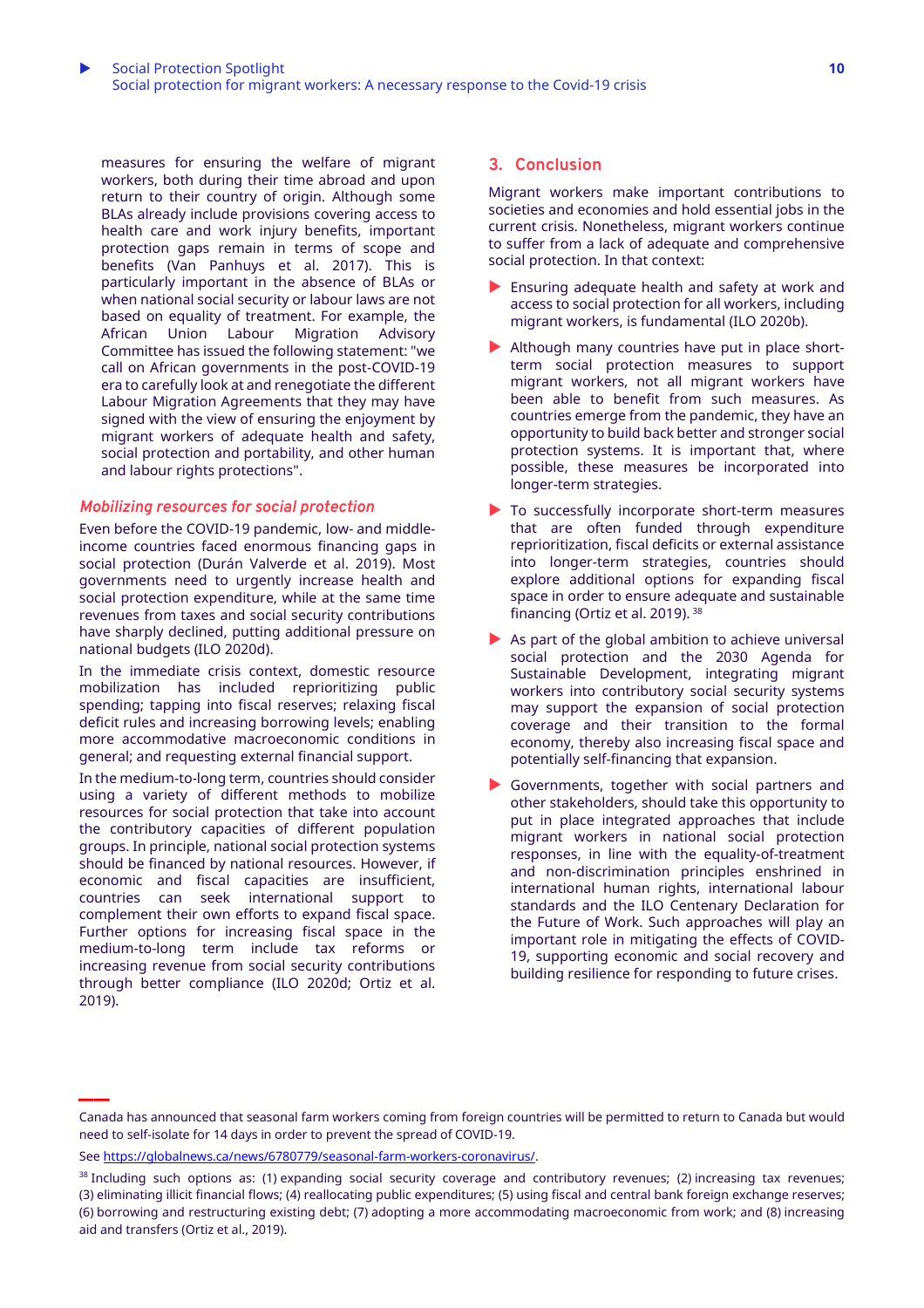# **4. How the ILO and the International Social Security Association assist**

The ILO is mandated to support the extension of social protection to all those in need of such protection, including migrants, and it provides technical assistance to its constituents in their extension strategies.

The ILO provides technical advice, expertise and capacity-building related to labour migration and social protection, including services for:

- ratification and application of ILO conventions and recommendations;
- drafting and negotiation of social security agreements;
- drafting or revision of national legislation and policies;
- drafting or revision of bilateral labour arrangements and memoranda of understanding with provisions on social security;
- $\triangleright$  formulation of national social protection policies and legal frameworks, in line with international standards and good practices and based on social dialogue, that extend coverage to migrant workers and their families;
- design, implementation and monitoring of rightsbased social protection schemes and programmes, including national social protection floors, that aim to extend effective access to health care and income security to all, including migrant workers and their families;
- costing and financing of social protection schemes and reforms, including analysis of options to expand fiscal space with a view to ensuring their affordability and financial sustainability;
- $\blacktriangleright$  financial governance of social protection schemes and programmes;
- development of a knowledge base, including statistics, on social security for migrant workers in order to support evidence-based policy-making and capacity-building.

The International Social Security Association (ISSA) brings together social security institutions and government departments in 160 countries. It has a mandate to promote excellence in social security administration and foster the exchange of good practices in order to enable its members to develop dynamic social security systems that are also inclusive of migrant workers.

The ISSA's products and services include:

- a database on international social security agreements with institutional, operational and administrative elements;
- ISSA guidelines, in particular regarding the ICTbased implementation of international social security agreements;
- $\blacktriangleright$  the development of techniques and standards for international data exchange and exploration of blockchain technologies in this area;
- $\blacktriangleright$  technical advice on the implementation and good governance of social security schemes;
- a database on good practices in social security administration, including on outreach to and coverage of migrant workers;
- a handbook on the extension of social security coverage to migrant workers.

#### **References**

- CIPRES. 2020. *Principaux risques liés à la [prévoyance](http://www.lacipres.org/IMG/pdf/COVID_19_Recommandations_CIPRES.pdf) sociale et [Recommandations](http://www.lacipres.org/IMG/pdf/COVID_19_Recommandations_CIPRES.pdf) CIPRES*.
- Durán Valverde, Fabio, José F. Pacheco-Jiménez, Taneem Muzaffar and Hazel Elizondo-Barboza. 2019. *[Measuring](https://www.ilo.org/wcmsp5/groups/public/---ed_protect/---soc_sec/documents/publication/wcms_729111.pdf) Financing Gaps in Social [Protection](https://www.ilo.org/wcmsp5/groups/public/---ed_protect/---soc_sec/documents/publication/wcms_729111.pdf) for Achieving SDG Target 1.3: Global Estimates and Strategies for [Developing](https://www.ilo.org/wcmsp5/groups/public/---ed_protect/---soc_sec/documents/publication/wcms_729111.pdf) Countries.* ILO.
- Gammarano, Rosina.2020. "[COVID-19](https://ilostat.ilo.org/covid-19-and-the-new-meaning-of-safety-and-health-at-work/) and the New [Meaning](https://ilostat.ilo.org/covid-19-and-the-new-meaning-of-safety-and-health-at-work/) of Safety and Health at Work". *ILOSTAT Blog*.
- Hirose, Kenich, Miloš Nikac, and Edward Tamagno. 2011. *Social Security for Migrant [Workers:](https://www.ilo.org/wcmsp5/groups/public/---europe/---ro-geneva/---sro-budapest/documents/publication/wcms_168796.pdf) A Rightsbased [Approach](https://www.ilo.org/wcmsp5/groups/public/---europe/---ro-geneva/---sro-budapest/documents/publication/wcms_168796.pdf)*. ILO.
- ILO. 2015. *ILO Global [Estimates](https://www.ilo.org/wcmsp5/groups/public/---dgreports/---dcomm/documents/publication/wcms_436343.pdf) on Migrant Workers: Results and [Methodology:](https://www.ilo.org/wcmsp5/groups/public/---dgreports/---dcomm/documents/publication/wcms_436343.pdf) Special Focus on Migrant [Domestic](https://www.ilo.org/wcmsp5/groups/public/---dgreports/---dcomm/documents/publication/wcms_436343.pdf) Workers*.
- –––. 2017. *World Social [Protection](https://www.ilo.org/wcmsp5/groups/public/---dgreports/---dcomm/---publ/documents/publication/wcms_604882.pdf) Report 2017–19: Universal Social [Protection](https://www.ilo.org/wcmsp5/groups/public/---dgreports/---dcomm/---publ/documents/publication/wcms_604882.pdf) to Achieve the Sustainable [Development](https://www.ilo.org/wcmsp5/groups/public/---dgreports/---dcomm/---publ/documents/publication/wcms_604882.pdf) Goals*.
- –––. 2018a. *Global Estimates on [International](https://www.ilo.org/wcmsp5/groups/public/---dgreports/---dcomm/---publ/documents/publication/wcms_652001.pdf) Migrant Workers: Results and [Methodology](https://www.ilo.org/wcmsp5/groups/public/---dgreports/---dcomm/---publ/documents/publication/wcms_652001.pdf)*.
- –––. 2018b. *Social Dialogue and [Tripartism:](https://www.ilo.org/wcmsp5/groups/public/---ed_norm/---relconf/documents/meetingdocument/wcms_624015.pdf) A Recurrent [Discussion](https://www.ilo.org/wcmsp5/groups/public/---ed_norm/---relconf/documents/meetingdocument/wcms_624015.pdf) on the Strategic Objective of Social Dialogue and [Tripartism](https://www.ilo.org/wcmsp5/groups/public/---ed_norm/---relconf/documents/meetingdocument/wcms_624015.pdf) under the Follow-up to the ILO [Declaration](https://www.ilo.org/wcmsp5/groups/public/---ed_norm/---relconf/documents/meetingdocument/wcms_624015.pdf) on Social Justice for a fair [Globalization,](https://www.ilo.org/wcmsp5/groups/public/---ed_norm/---relconf/documents/meetingdocument/wcms_624015.pdf) 2008*, ILC.107/VI.
- –––. 2019. "Universal Social [Protection:](https://www.social-protection.org/gimi/RessourcePDF.action?id=55517) Key Concepts and [International](https://www.social-protection.org/gimi/RessourcePDF.action?id=55517) Framework". *Social Protection for All Issue Brief*, April.
- –––. 2020a. "[COVID-19](https://www.ilo.org/wcmsp5/groups/public/---dgreports/---dcomm/documents/briefingnote/wcms_743146.pdf) and the World of Work, Third Edition: Updated [Estimates](https://www.ilo.org/wcmsp5/groups/public/---dgreports/---dcomm/documents/briefingnote/wcms_743146.pdf) and Analysis". *ILO Monitor*, 29 April.
- –––. 2020b. "[Protecting](https://www.ilo.org/wcmsp5/groups/public/---ed_protect/---protrav/---migrant/documents/publication/wcms_743268.pdf) Migrant Workers during the COVID-19 Pandemic: [Recommendations](https://www.ilo.org/wcmsp5/groups/public/---ed_protect/---protrav/---migrant/documents/publication/wcms_743268.pdf) for [Policymakers](https://www.ilo.org/wcmsp5/groups/public/---ed_protect/---protrav/---migrant/documents/publication/wcms_743268.pdf) and Constituents". *Policy Brief*, April.
- –––. 2020c. "Social Protection [Responses](https://www.social-protection.org/gimi/RessourcePDF.action?id=56047) to the [COVID-19](https://www.social-protection.org/gimi/RessourcePDF.action?id=56047) Crisis around the World". *Social Protection Monitor*, 16 June.
- –––. 2020d. "Social Protection [Responses](https://www.social-protection.org/gimi/RessourcePDF.action?id=56542) to the COVID-19 Pandemic in [Developing](https://www.social-protection.org/gimi/RessourcePDF.action?id=56542) Countries: [Strengthening](https://www.social-protection.org/gimi/RessourcePDF.action?id=56542) Resilience by Building Universal Social [Protection](https://www.social-protection.org/gimi/RessourcePDF.action?id=56542)". *Social Protection Spotlight*, May.
- –––. 2020e. "Social Protection [Responses](https://www.social-protection.org/gimi/RessourcePDF.action?id=56044) to the COVID-19 crisis: Country [Responses](https://www.social-protection.org/gimi/RessourcePDF.action?id=56044) and Policy